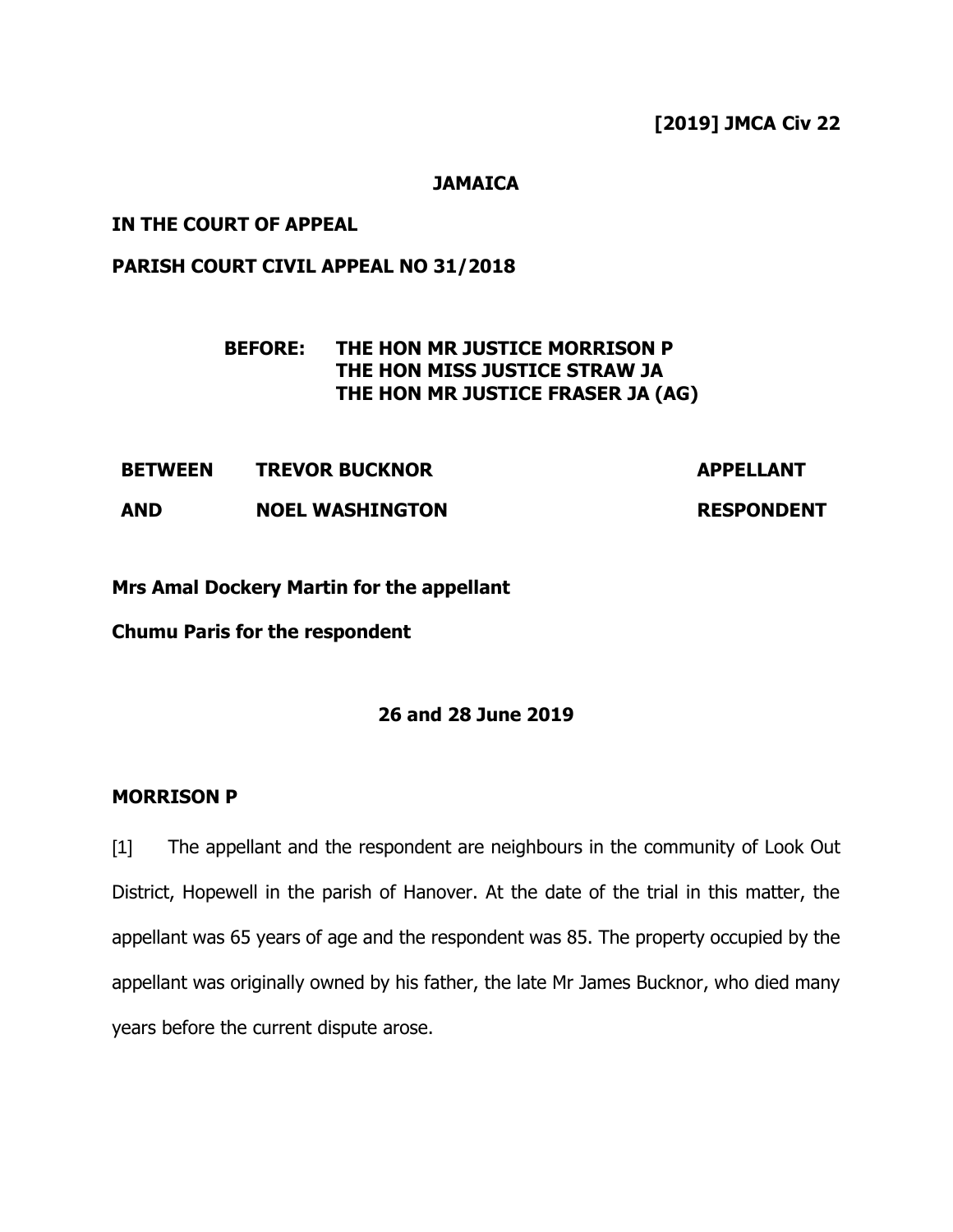[2] In the court below, the respondent claimed against the appellant for damages for trespass to his property in the following terms:

> "The Plaintiff claims against the Defendant the sum of TWO HUNDRED AND FIFTY THOUSAND DOLLARS (\$250,000.00) as damages for trespass for that on divers days between the 4<sup>th</sup> November 2010 and the 11<sup>th</sup> April 2011 the Defendant and/or his servants/agents unlawfully entered upon the Plaintiff's property known as Rosemount part of Look Out District in the Parish of Hanover registered at Certificate of Title Volume 1325 Folio 609 of the Register Book of Titles and destroyed the Plaintiff's concrete water tank and concrete column."

[3] On the morning of the trial before Her Honour Miss Winsome Henry, Parish Judge for the parish of Hanover ('the judge'), the respondent's counsel stated his defence as follows:

> "The defendant did not trespass on the plaintiff's property and if any damage was done he did not do it."

[4] On 14 September 2017, after hearing evidence from the appellant and the respondent, the judge found for the respondent. The appellant was accordingly ordered to pay damages to the respondent in the sum of \$250,000.00, the surveyor's fee of \$67,500.00 and the respondent's costs, to be agreed or taxed.

[5] This is the appellant's appeal against the judge's judgment. The two issues which arise in the appeal are (i) whether, as a matter of law, the respondent was entitled to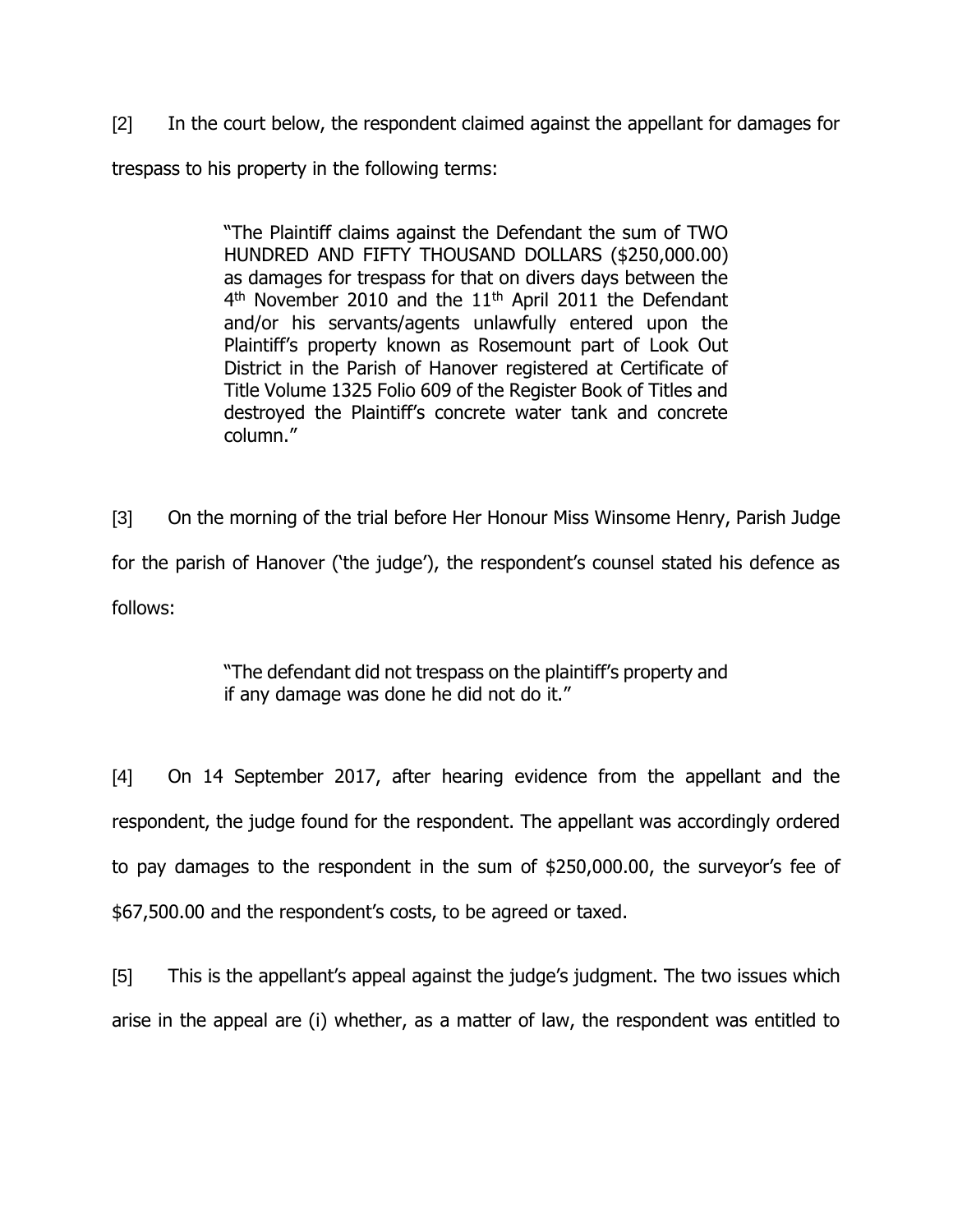maintain an action in trespass to land; and (ii) whether, on the facts, the judge's conclusion was justified in the light of the evidence in the case.

[6] Mrs Dockery Martin, for the appellant, relies heavily on two surveyor's identification reports which were admitted as exhibits at the trial. The first is a report dated 22 July 2008 prepared by Messrs Grantley Kindness & Associates (before this round of litigation between the parties commenced); and the second is a report dated 13 February 2013 prepared by Mr Brian M Alexander (by order of the court in this matter).

[7] Both reports show that the boundaries on the earth between the appellant's and the respondent's properties are in accordance with the registered boundaries. However, they also show that a part of a water tank and a part of a chain link fence on the respondent's property encroaches on to the reserved road leading to the appellant's adjoining property. According to Mr Kindness' measurements, the extent of the encroachment in the case of the tank is, at its greatest, 0.52 metres into the reserved road; while, in the case of the chain link fence, it is 1.0 metre. According to Mr Alexander's measurements, the equivalent figures are 0.75 metres and 1.3 metres respectively.

[8] The respondent's case was to the following effect. He built the tank and the fence, to which a concrete column was attached, in 1969. At that time, the appellant would have been quite young, but the appellant's father, with whom the respondent enjoyed a good relationship, was still alive. The appellant's father made no objection to the location of either the tank or the fence. Indeed, he collaborated with the respondent in the laying out of the reserved road. Neither the fence nor the tank impeded access along the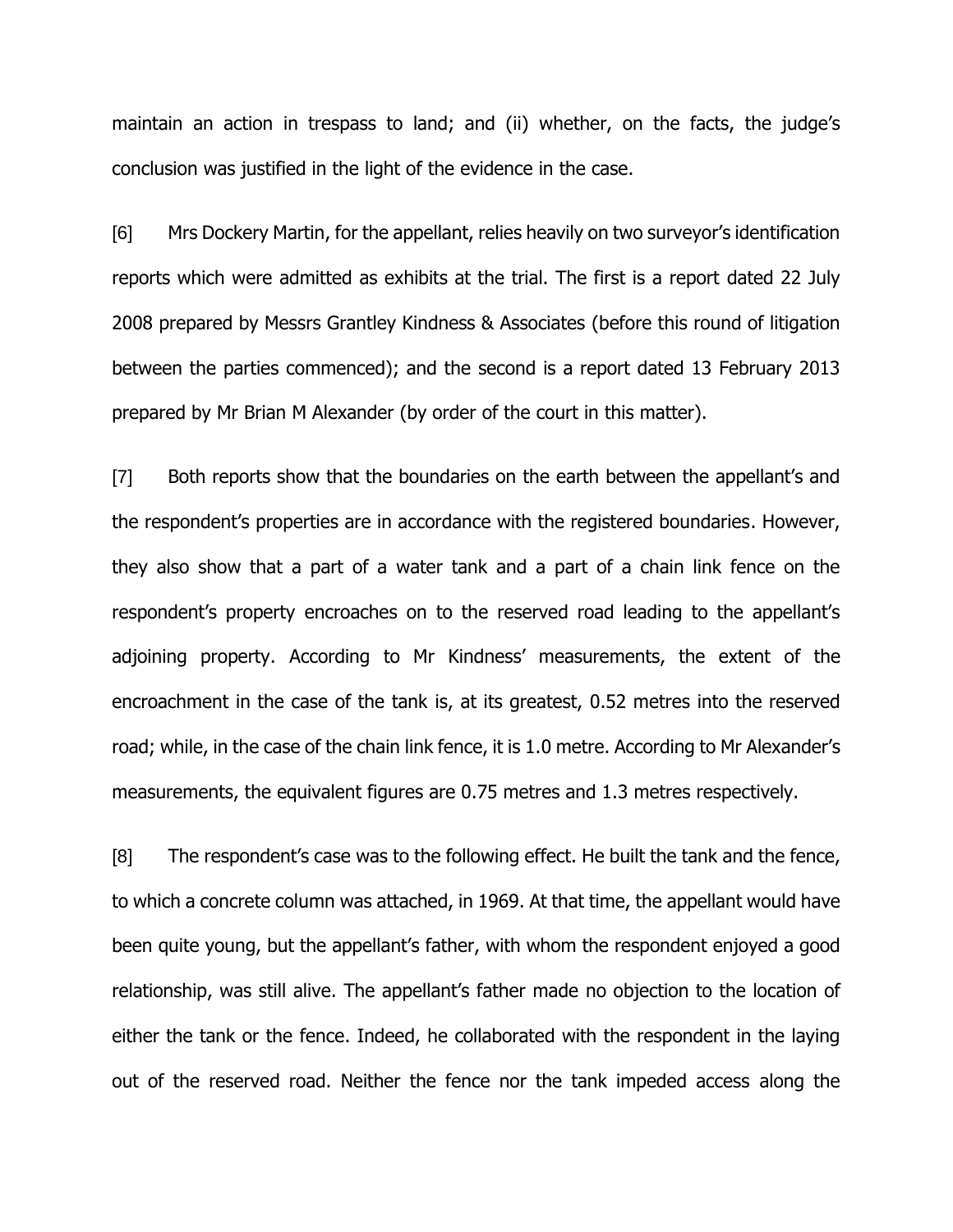reserved road, which was approximately 10 feet in width, to the appellant's property. He saw the appellant use a chisel and a hammer to "lick down" the column which was connected to the fence. He also saw the appellant use the same chisel and hammer to "bust" the tank, then told his friend who was with him to urinate into it. The estimated cost of repairing the tank and rebuilding the column was \$192,920.00 and he also paid the full cost of Mr Alexander's surveyor's identification report of \$67,570.00.

[9] Somewhat at variance with his stated defence, the appellant readily admitted at the trial that he caused damage to the respondent's column and part of the fence, though he denied damaging the tank. He said that he was justified in knocking down the column and damaging the fence because they impeded his access to his own property. He had told the appellant not to put the column where he did and, as a result of an earlier survey by a Mr Bloomfield, he had "removed the obstruction", because "the property was on the road and was obstructing me". However, the appellant accepted that vehicles had in the past driven up past both the respondent's and his properties, transporting materials for improvements to his house, and also up to his sister's house which was built over 20 years before.

[10] In addition to hearing the evidence of the parties and considering the surveyors' reports and the accompanying photographs of the area, the judge also had the advantage of a visit to the locus in the presence of both parties.

[11] At the outset of her detailed analysis of the evidence, the judge observed that, "[t]he [appellant] having admitted he destroyed the fence and the column, the main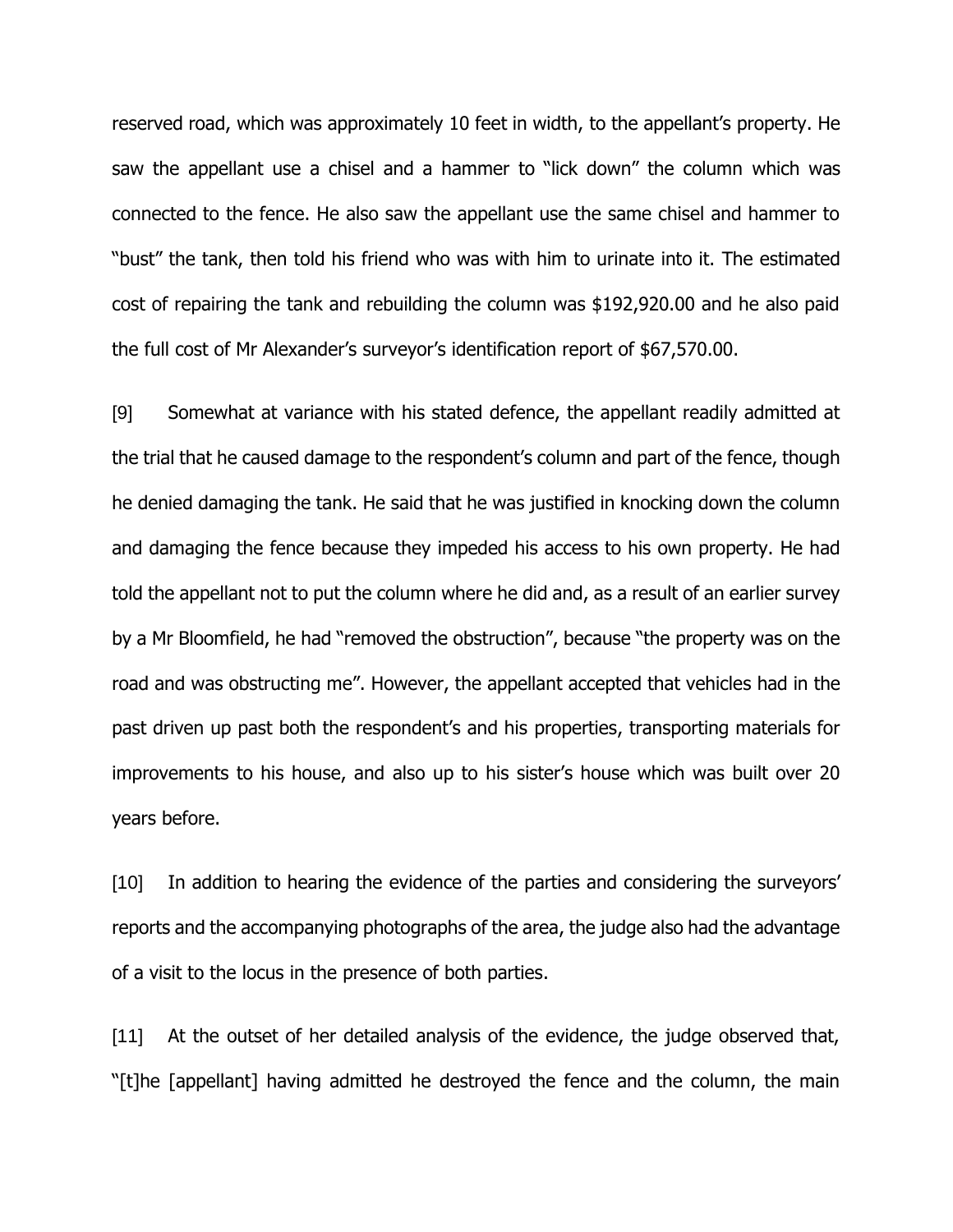issues in the case are, was he justified in doing so, and when he carried out this action was he a trespasser". Based on the surveyors' reports, the judge accepted that the respondent had breached the boundary lines with the reserved road. However, she pointed out that "the breach is on the reserved road not between the [respondent's] property and the [appellant's] father's property". As regards the status of the reserved road, the judge found that "it does not belong to either party and it is for both parties to access their property".

[12] The judge then went on to prefer the respondent's evidence over the appellant's in virtually every significant aspect of the case, observing, somewhat mildly, that "I do not find the [appellant] to be a credible witness in certain areas". She accepted that the respondent constructed the tank, fence and column in 1969. She rejected the appellant's evidence that he had raised an objection when they were being built, pointing out that the appellant would have been a teenager at that time and that his father, as the owner of the property, was the person with whom the respondent would have interacted. The judge accepted the respondent's evidence that he and the appellant's father had a good relationship and that they had carried out work on the reserved road together. Indeed, the judge observed, "[i]t could be argued that [the appellant's father] had acquiesce [sic] to it". The judge found as a fact that there was nothing on the reserved road leading up to the appellant's property to prevent access to and egress from it. The judge observed that the surveyor's report and the photographs both indicated that "the encroachment is minor … no wider than a building block". On the question of what caused the damage to the respondent's property, the judge pointed out that, having stated in his defence given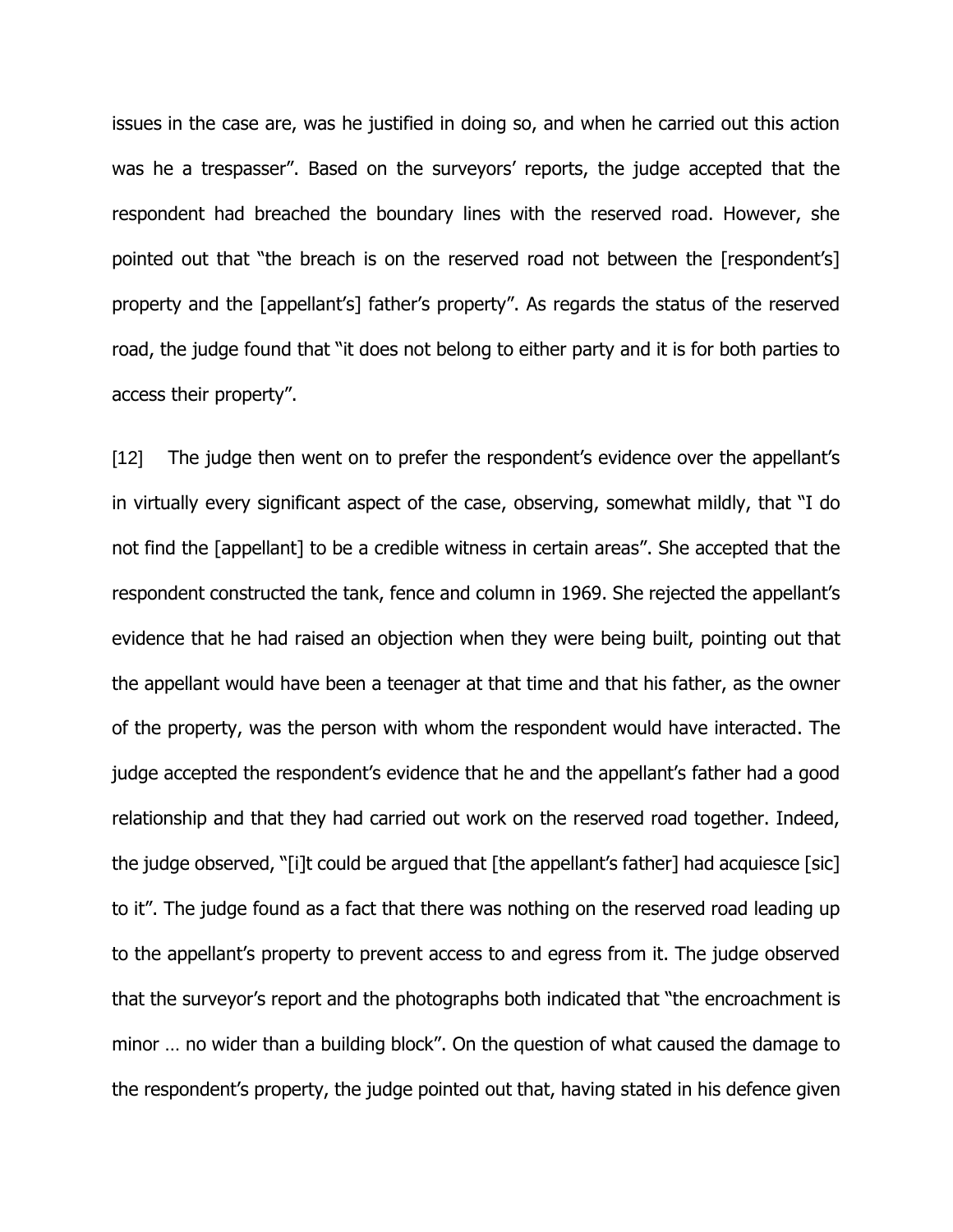at the beginning of the trial that "if any damage was done he did not do it", the appellant had changed his position in his evidence-in-chief, in which he admitted that he was the one who knocked down the concrete column. But, in any event, the judge also accepted the respondent's evidence that the appellant had caused the damage to the tank as well.

[13] On the basis of these findings, the judge concluded as follows:

"The encroachment was not on the [appellant's] property, therefore he had no justification in knocking it down. The land on which the minor encroachment to [sic] place, did not belong to the [appellant]. He was told by Mr. Kindness that the encroachment was on the reserved road. There was no impending nuisance that the [appellant] had to abate by self remedy. The fence, column and wall had been there for forty six years. Mr. Bloomfield didn't instruct the [appellant] to knock down the wall.

The [appellant] trespassed on both the [respondent's] land and property. The debris from the damaged tank and the urination, committed by the [appellant's] servant or agent, would have entered into the water tank and caused damage to its contents. The gate that was attached to the column, … was on the [respondent's] property. A tall and sturdy concrete column. The [appellant] had to go on to the [respondent's] property in order to knock it down.

I do find that the [appellant] trespassed on the [respondent's] land and property. He had no justification to damage the fence, column and tank. Therefore, judgment to the [respondent] in the sum of \$250,000. The [appellant] to pay the surveyor's fee of \$67,500. Costs to be agreed or taxed."

[14] In the notice of appeal filed on 27 September 2017, the appellant challenged the

judge's conclusions on three grounds: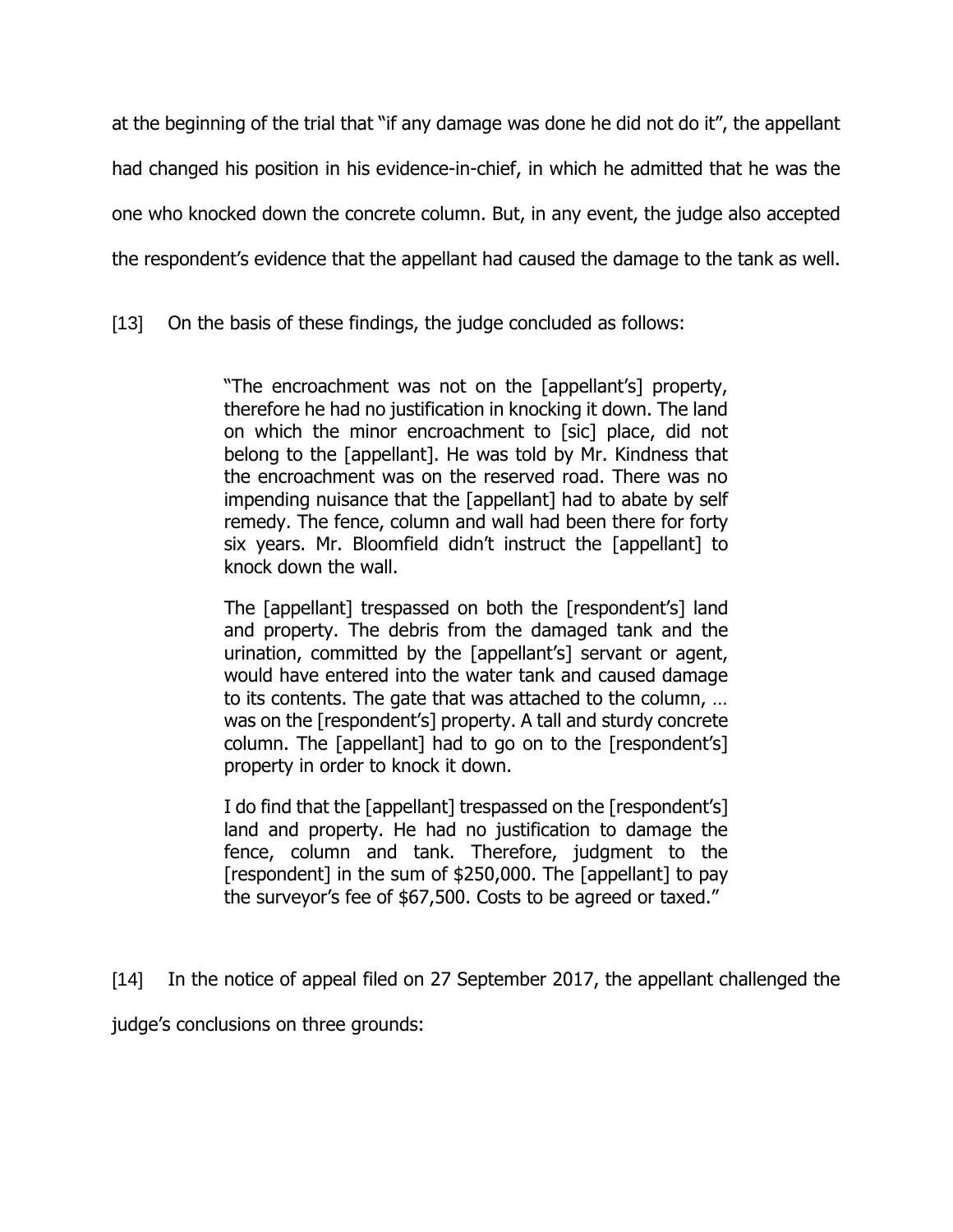- "1. The learned Judge failed to take into consideration the fact of the Respondent's breach of the boundary lines as indicated in the Surveyor's identification report.
- 2. The Learned Judge wrongfully found the Appellant to have trespassed unto [sic] the property of the Respondent.
- 3. There was no registered grant of easement which entitled the Respondent to erect a wall on the property of the Appellant."

[15] At the hearing before this court, Mrs Dockery Martin indicated that ground 3 would not be pursued. However, taking grounds 1 and 2 together, she submitted as follows.

[16] First, as a matter of law, a claim for trespass must be founded on exclusive possession by the plaintiff of the land allegedly trespassed upon by the defendant: in this case, in the light of the judge's finding that neither the appellant nor the respondent owned the reserved road, the ingredient of exclusive possession by the appellant was not made out. For this submission, Mrs Dockery Martin relied on the decision of this court in **George Rowe v Robin Rowe** [2014] JMCA Civ 46. In that case, Brooks JA spoke (at para. [15]) to the significance of possession in the context of a claim for trespass to land in the following terms:

> "The law regarding trespass to land does not require a person complaining of a trespass to be the owner of that land. Trespass to land consists of interference with possession. The person claiming possession may be mistaken as to his ownership of the property but would still be entitled to maintain an action for trespass against another. In **Toolsie Persaud Ltd v Andrew James Investments Ltd and Others** [2008] CCJ 5 (AJ), the Caribbean Court of Justice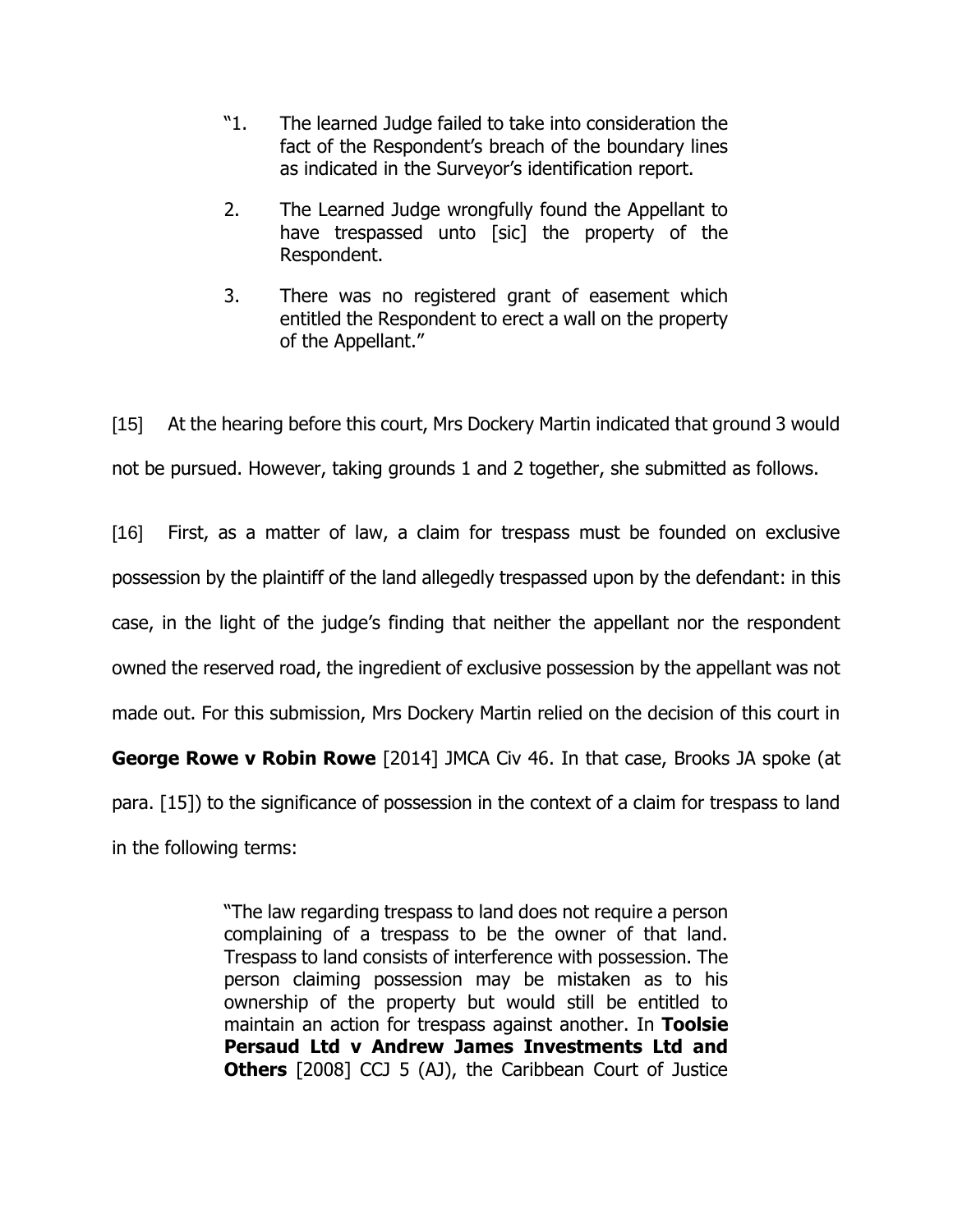opined that a defect in the paper title does not nullify the intention to possess. The court stated at paragraph [29]:

> '…Intention to possess thus extends to a person intending to make full use of the land in the way in which an owner would, whether he knows he is not the owner or mistakenly believes himself to be the owner eg due to a misleading plan or a forged document.'

Although the court made its observations in a case dealing with adverse possession, the principle is applicable to the issue of possession as an element for founding a claim in trespass."

[17] Second, in the absence of any evidence that the appellant's father acquiesced in the respondent's encroachment on to the reserved road, the judge ought not to have so found, given that an "implied acquiescence" does not run with the land.

[18] And third, the judge erred in concluding that the appellant was not a credible witness.

[19] Mr Paris submitted that the judge's decision was correct and ought not to be disturbed. On the question of the sufficiency of the acts of trespass found by the judge, Mr Paris referred us to, among other authorities, the following passage from Salmond and Heuston on the Law of Torts  $(19<sup>th</sup>$  edn, page 46):

> "The commonest form of trespass consists in a personal entry by the defendant, or by some other person or animal, through his procurement, into land or buildings occupied by the plaintiff. The slightest crossing of the boundary is sufficient – e.g. to put one's hand through a window, or to sit upon a fence. Nor, indeed, does it seem essential that there should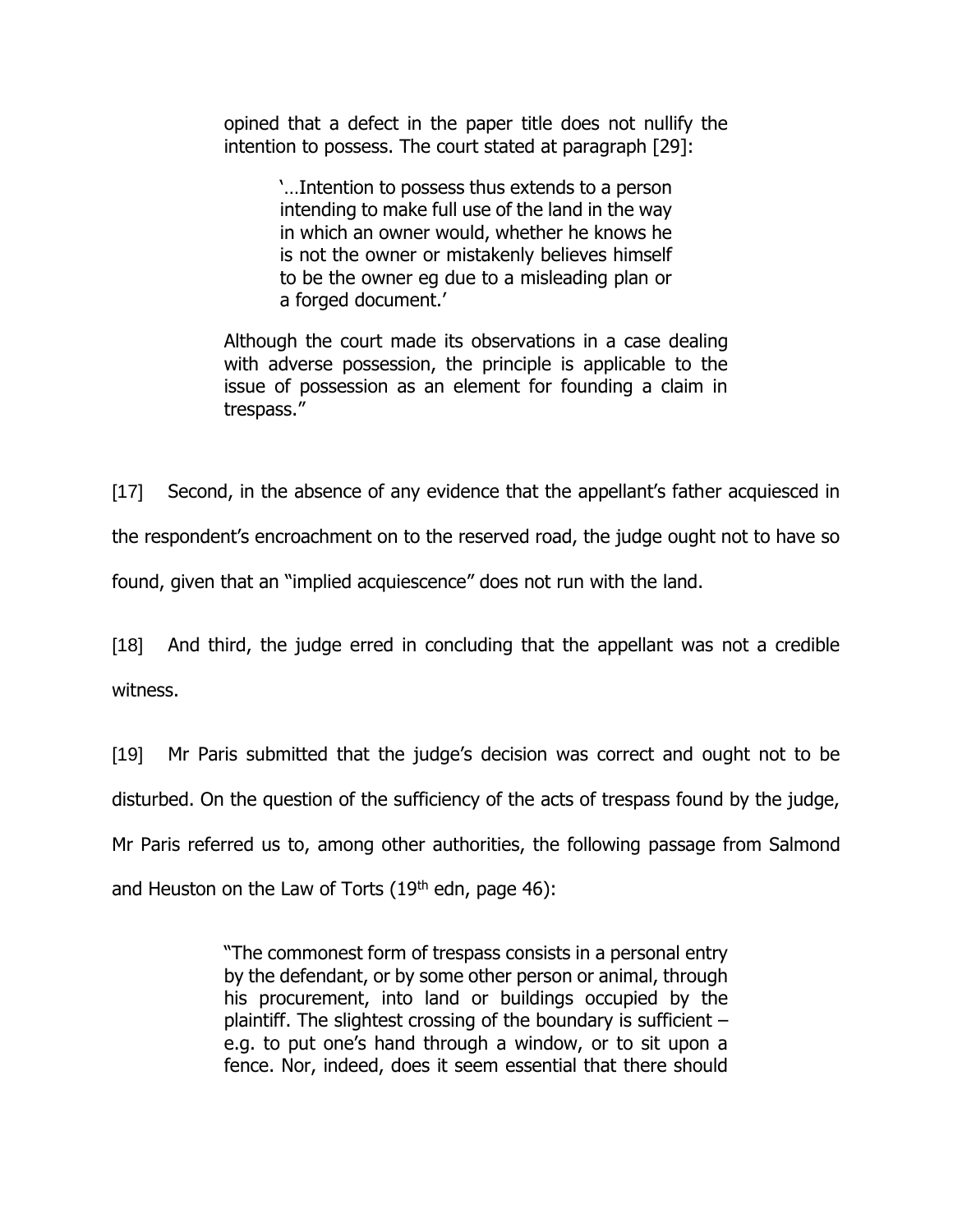be any crossing of the boundary at all, provided that there is some physical contact with the plaintiff's property."

[20] And on the credibility question, Mr Paris submitted that no basis had been shown for this court to interfere with the judge's findings of fact. In this regard, Mr Paris referred us to the decision of this court in **Frederick Eccleston v Francella Eccleston and Others** [2017] JMCA Civ 20. In my judgment in that case, I referred to Lord Hodge's observation in **Beacon Insurance Company Limited v Maharaj Bookstore Limited** [2014] UKPC 21, para. [12] that, in order to disturb the findings of fact by a trial judge on appeal, "[t]he court is required to identify a mistake in the judge's evaluation of the evidence that is sufficiently material to undermine his conclusions".

[21] On the issue of whether the respondent had satisfied the legal requirements to maintain an action for trespass, Mrs Dockery Martin's point was that since, as the judge found, neither the respondent nor the appellant could claim property in the reserved road, it was not possible for the former to maintain an action for trespass against the latter in respect of his interference with the fence and the tank. One problem with this approach, it seems to me, is that it appears to conflate the distinct concepts of possession and ownership. By doing so, it therefore runs contrary to the very point which Mrs Dockery Martin sought to make by her reference to **George Rowe v Robin Rowe** and to Brooks JA's statement that "[t]he person claiming possession may be mistaken as to his ownership of the property but would still be entitled to maintain an action for trespass against another".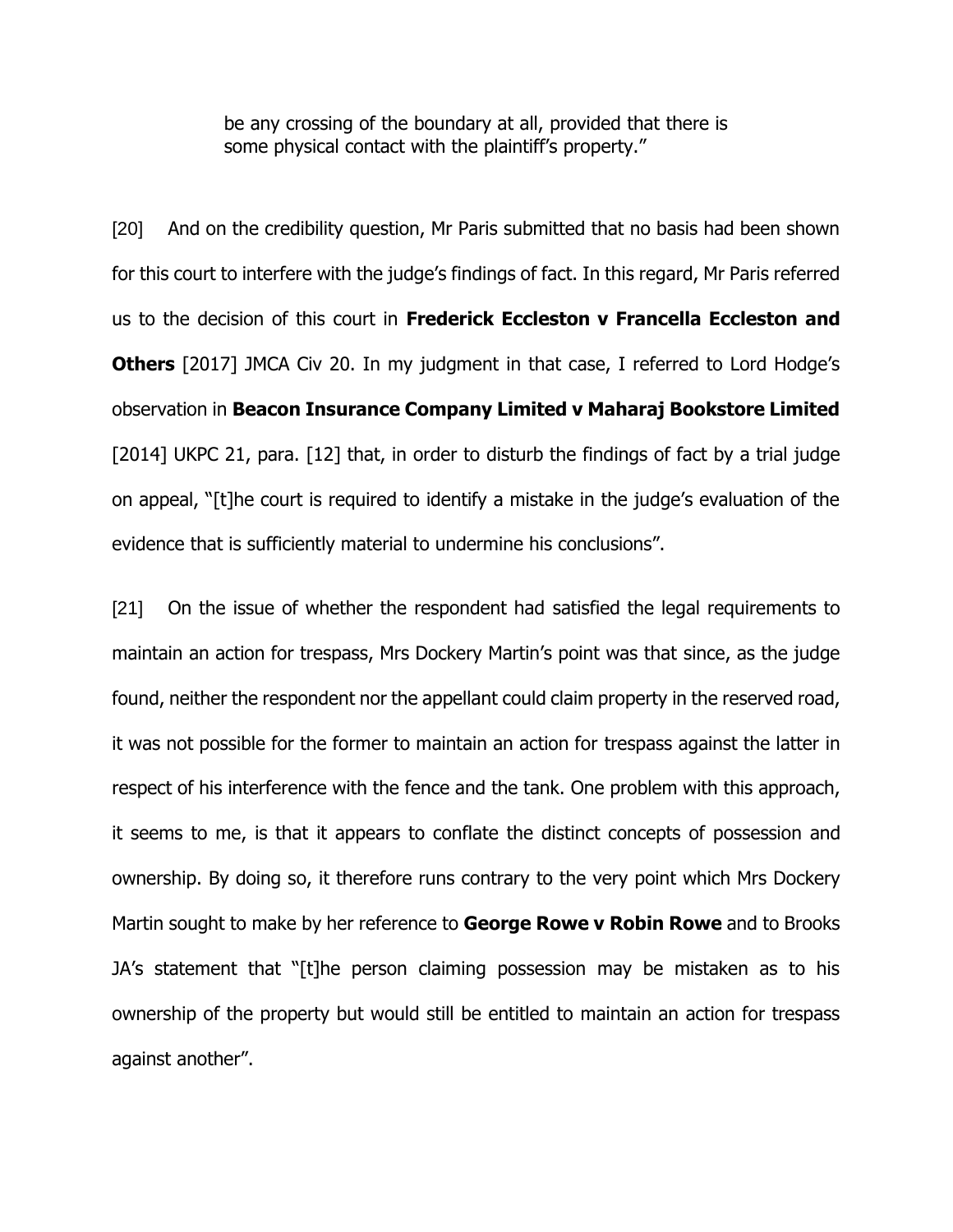[22] But in any event, this was not the basis on which the judge decided the case in the respondent's favour. What she found was that, in the act of causing damage to the respondent's tank, the column and the fence connected to it, the appellant "trespassed on both the [respondent's] land and property". In addition to the damage caused to the tank, which was in large part situated on the respondent's property, with regard to the column, she found that "[t]he [appellant] had to go on to the [respondent's] property in order to knock it down".

[23] As has been seen, the learned authors of Salmond and Heuston take the view that "[t]he slightest crossing of the boundary is sufficient" to amount to a trespass. Further, that it is not even essential "that there should be any crossing of the boundary at all, provided that there is some physical contact with the plaintiff's property". Accordingly, it seems to me that, on the evidence in this case, the judge's finding that the appellant's actions resulted in a physical interference with the respondent's possession of his own property, was one which she was fully entitled to make on a balance of probabilities.

[24] As regards the judge's remark that the appellant's father could be said to have acquiesced in the respondent's placement of the fence and the tank, I again think that this was a conclusion that was plainly open to her on the basis of the respondent's evidence. In any event, nothing in particular turned on it, save as an aspect of the factual matrix of the case.

[25] And lastly, in relation to Mrs Dockery Martin's invitation to us to revisit and upset the judge's findings of fact, I think that it suffices to say that absolutely no basis has been